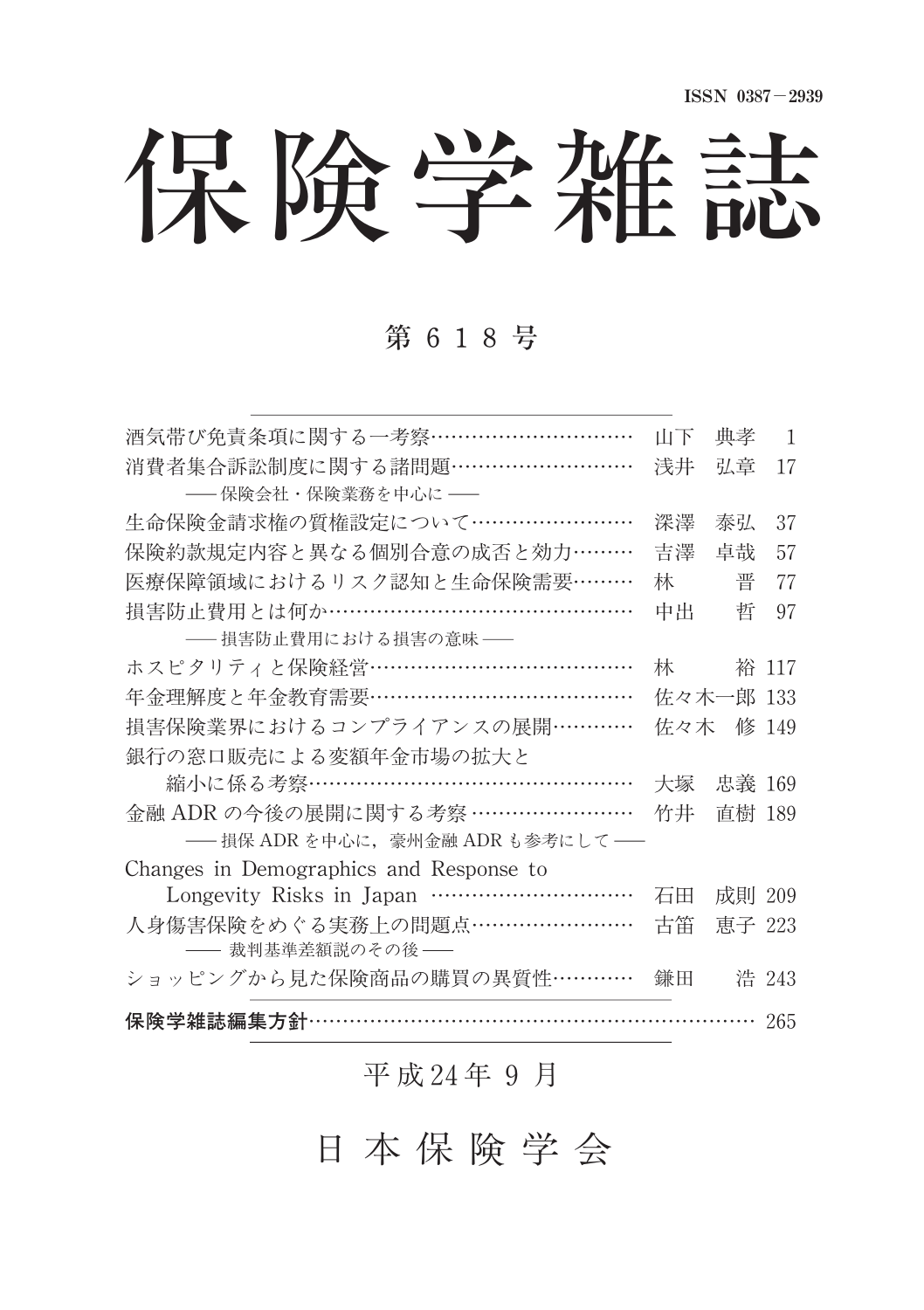|                                                   |   | 保険学雑誌 |       |                                                                  |                                             |  |
|---------------------------------------------------|---|-------|-------|------------------------------------------------------------------|---------------------------------------------|--|
|                                                   |   | 第     | 618 号 |                                                                  |                                             |  |
| 平成24年 9 月30日                                      |   | - 発行  |       |                                                                  |                                             |  |
|                                                   |   |       |       | 《非売品》                                                            |                                             |  |
| 編 集 兼<br>発行者                                      | 日 | 編集委員  |       | 中<br>浜<br>井口<br>石田<br>山野嘉<br>本保険学                                | 降<br>富<br>夫<br>成則<br>河本淳孝<br>澤本百合<br>朗<br>会 |  |
| न्5101-8335 東京都千代田区神田淡路町2-9<br>公益財団法人損害保険事業総合研究所内 |   |       |       |                                                                  |                                             |  |
| 発行所                                               | Ħ |       |       | 本保険学会                                                            |                                             |  |
| न्5101-8335 東京都千代田区神田淡路町2-9                       |   | 雷     |       | 公益財団法人損害保険事業総合研究所内<br>話 $(03)3255 - 5511$<br>振替口座 00160-8-607601 |                                             |  |
|                                                   |   |       |       |                                                                  |                                             |  |

印刷所 株式会社 松 涛 企 画 〠101-0051 東京都千代田区神田神保町2-445階